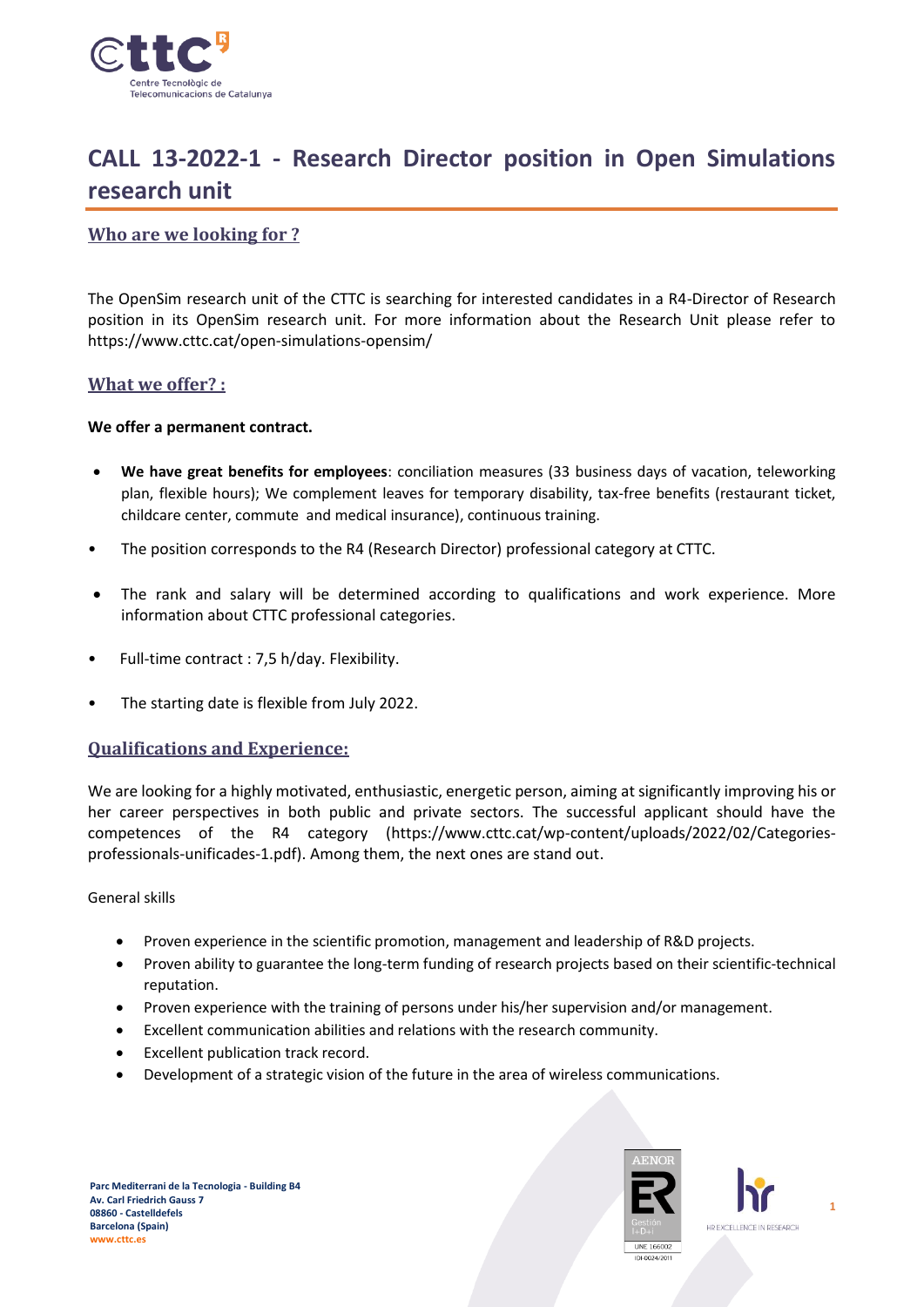

Other skills that are valuable, but not mandatory are:

- Excellent knowledge of 3GPP 5G and beyond 5G technologies, as well as IEEE technologies.
- High experience with 3GPP/IEEE standardization process, with proven technical contributions.
- Demonstrated capacity for generating ideas and patents in fields standardized by 3GPP/IEEE.
- Excellent knowledge of wireless communications, with special emphasis on radio resource management, AIML applied to communications, and coexistence mechanisms.
- Experience in open source simulators (ns-3), with participation in open source communities and leading of ns-3 related projects.

# **How to apply?**

All applications must include:

- 1. A complete CV including contact details
- 2. PhD degree
- 3. Cover letter

The application documents must be submitted in pdf format through this online application.

\*ONLY APPLICATIONS VIA WEB <https://www.cttc.cat/talent/careers/job-openings/> WILL BE TAKE IN CONSIDERATION.\*

*CTTC offers and promotes a diverse and inclusive environment and welcome applicants regardless of age, disability, gender, nationality, race, religion, or sexual orientation.*

*CTTC seeks to increase the number of women in those areas where they are underrepresented and therefore explicitly encourages women to apply. CTTC is committed to increasing the number of individuals with disabilities in its workforce and therefore encourages applications from such qualified individuals.*

## **Who are we?**

- The Center Tecnològic de Telecomunicaciones de Catalunya (CTTC) is a non-profit **public sector** research institution dedicated to fundamental and applied research activities, focused mainly on technologies related to the physical, data link and network layers of communication systems and Geomatics.
- CTTC has been working towards implementing the points of the Charter and Code (C&C), fulfilling the requirements of the "Human Resources Strategy for Researchers (HRS4R)" [\(https://www.cttc.cat/talent/hrs4r/\)](https://www.cttc.cat/talent/hrs4r/).
- The CTTC is located in the beautiful Mediterranean Technological Park of Castelldefels, a science park that houses the Polytechnic University of Catalonia, research institutions, innovative companies and startups. The PMT-UPC is located 10 minutes' walk from the beach and the city center of Castelldefels, also close to childcare centers, public schools and the best international schools. It can be reached by car, train (RENFE) and various bus lines.
- We have 2 buildings on campus, with state-of-the-art facilities, comfortable work spaces, meeting rooms, and multipurpose spaces, as well as social spaces.



**2** HR EXCELLENCE IN RESEARCH